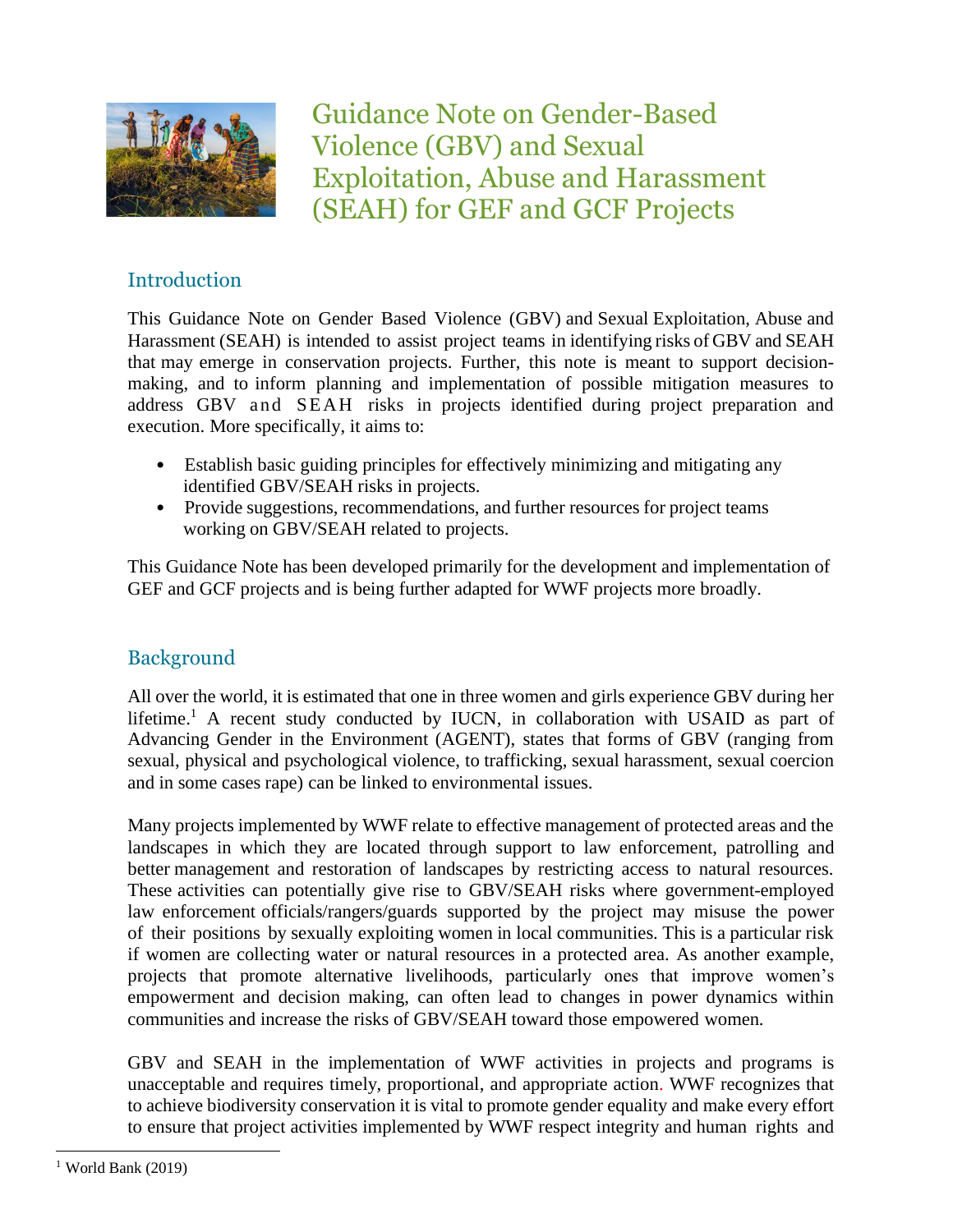mitigate any risk that gives rise to discriminatory and exploitative gender inequalities. WWF does support projects in areas where there is civil war, ethnic conflict, and insurgencies where there are existing GBV/SEAH risks. WWF therefore needs to understand these risks in order to avoid exacerbating local conditions that contribute to GBV/SEAH, which would undermine any conservation outcomes the project may seek to achieve.

### General Principles

This Guidance Note is guided by several key principles, and these are:

#### Respect for Human Rights

WWF seeks to support and promote human rights in its work, guided by international standards including the *Universal Declaration of Human Rights* (1948) and other declarations. WWF seeks to advance its mission – a world in which both people and nature thrive – on the fundamental principle that positive outcomes for both people and nature depend on firmly anchoring and integrating human rights into conservation practices. While governments are duty-bearers with the responsibility to respect, protect and fulfil human rights, WWF recognizes that businesses and organizations, including our own, have an important role to play in contributing to respecting and promoting the realization of human rights. Moreover, WWF recognizes Indigenous Peoples and local communities not only as rights holders but also essential partners for successful and inclusive conservation efforts.

#### Compliance with WWF's Environment and Social Safeguards Framework

WWF's Environment and Social Safeguards Framework (ESSF) reflects WWF's process for identifying and addressing potential environmental and social risks; for GEF and GCF projects implemented by WWF this is detailed in the Environmental and Social Safeguards Integrated Policies and Procedures (SIPP). WWF's social policies on indigenous peoples, gender, and human rights buttress our efforts to prevent and address GBV and SEAH within the places where we work.

#### Compliance with Applicable Law

In addition to complying with WWF's ESSF, all projects need to comply with all applicable national and local laws.

Projects should also reflect the UN and other international declarations where they have been ratified by the country or countries where the project is located, such as the UN *Universal Declaration on Human Rights* (1948), and other declarations.

It should be noted that if WWF's ESSF is more stringent than the applicable national or local laws, WWF projects should follow WWF's ESSF where possible.

### Scope of the Guidance Note

Programs whose main focus is GBV/SEAH prevention require a sustained investment over a long period of time to achieve impacts in reducing the incidence of GBV/SEAH. Projects implemented by WWF are primarily conservation projects and generally are not designed to contribute to any long-term goal of reducing GBV/SEAH prevalence. Therefore, this Guidance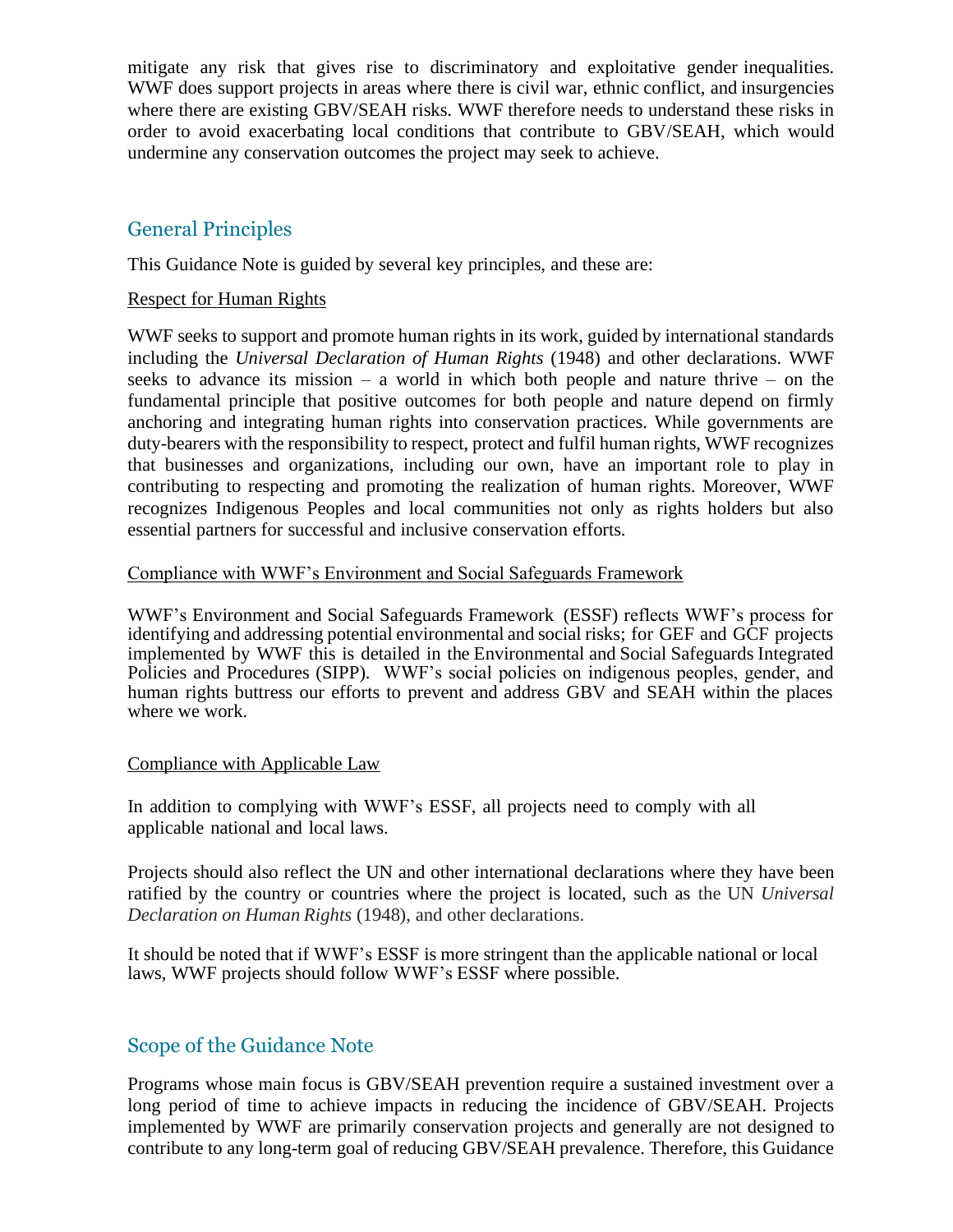Note is limited to addressing potential GBV/SEAH risks that arise from WWF implemented activities.

# Definitions

WWF uses the following definitions for  $GBV^2$ ,  $SEA^3$ , and Sexual Harassment<sup>4</sup>:

- Gender-Based Violence means any harmful act that is perpetrated against a person's will and that is based on socially ascribed differences between genders, including acts that inflict physical, mental, or sexual harm orsuffering; threats of such acts; and coercion and other deprivations of liberty, whether occurring in public or in private life.
- Sexual Exploitation and Abuse means any actual or attempted abuse of a position of vulnerability, differential power, or trust for sexual purposes, including, but not limited to, profiting monetarily, socially or politically from the sexual exploitation of another; and, specifically in the case of Sexual Abuse, an actual or threatened physical intrusion of a sexual nature, whether by force or under unequal or coercive conditions.
- Sexual Harassment means any unwelcome sexual advance, request for sexual favor, or other verbal, non-verbal, or physical conduct of a sexual nature, that interferes with work, is made a condition of employment, or creates an intimidating, hostile, or offensive environment in connection with a [project] Activity, and, for the avoidance of doubt, Sexual Harassment may occur between or amongst persons of different sexes or genders or of the same sex or gender, and may be initiated by any gender or sex.

Manifestations of GBV/SEAH include, but are not limited to<sup>5</sup>:

- Physical violence (such as slapping, kicking, hitting, or the use of weapons);
- Emotional abuse (such as systematic humiliation, controlling behavior, degrading treatment, insults, and threats);
- Sexual violence, which includes any form of non-consensual sexual contact, including rape;
- Early/forced marriage, which is the marriage of an individual against her or his will often occurring before the age of 18, also referred to as child marriage;
- Economic abuse and the denial of resources, services, and opportunities (such as restricting access to financial, health, educational, or other resources with the purpose of controlling or subjugating a person);
- Trafficking and abduction for exploitation; and,
- Inter Personal Violence (IPV) perpetrated by a former or current partner, includes a range of acts of violence.

To understand if an act of violence is an act of GBV/SEAH, one should consider whether the act reflects and/or reinforces unequal power relations between genders<sup>6</sup>. In conservation projects there are various situations where GBV/SEAH can occur. These include male protected area employees in positions of power (e.g. rangers/guards) allowing women or girls to collect resources inside a restricted zone of a protected area in exchange for sex; or sexual violence including rape if they find women inside the protected area. Restricted access to resources in a

 $^2$  GEF

 $3$  GEF

<sup>4</sup> GCF

<sup>5</sup> World Bank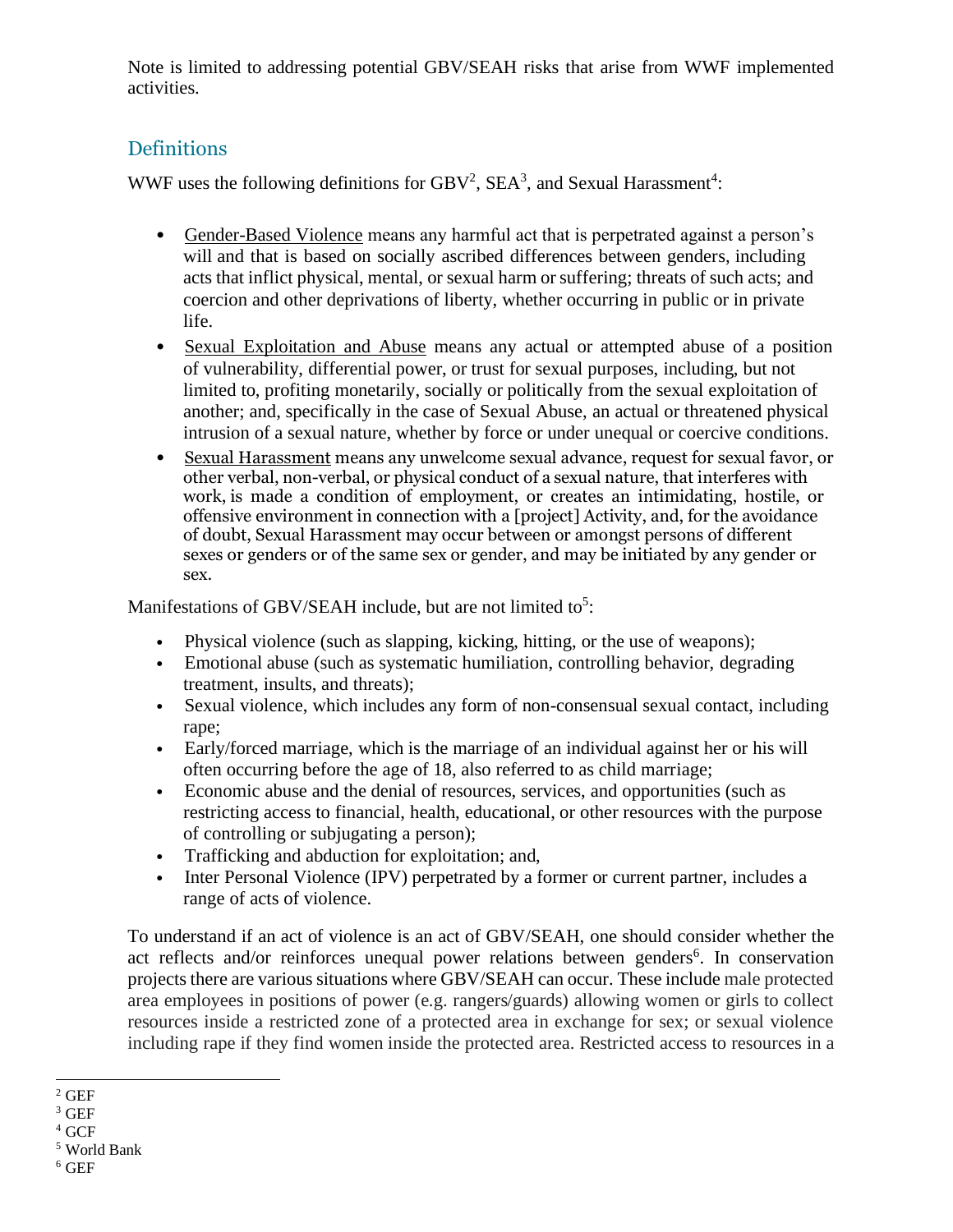landscape can also result in women and girls having to walk further to other areas to collect food, water or firewood, to partake in agricultural activities or graze livestock which heightens their risk of being subjected to GBV/SEAH.

## GBV/SEAH Perpetrators

For the purposes of this Guidance Note, potential perpetrators of GBV/SEAH can be any individuals associated with the project, including project staff, government park rangers and guards, other park staff, consultants, partner organizations, and contractors.

# Identifying GBV/SEAH Impacts

#### *Screening*

For WWF projects, including GEF and GCF projects, under the Standard on Community Health and Security, the project team should identify any potential GBV/SEAH risks by screening proposed project activities using the following questions:

- Is there a risk that the project could pose a greater burden on women by restricting the use, development, and protection of natural resources by women compared with that of men?
- Is there a risk that persons employed by or engaged directly in the project might engage in gender-based violence (including sexual exploitation, sexual abuse, or sexual harassment)?
- Does the project increase the risk of GBV and/or SEAH for women and girls, for example by changing resource use practices?
- Does any mandated training for any individuals associated with the project (including project staff, government park rangers and guards, other park staff, consultants, partner organizations and contractors) cover GBV/SEAH (along with human rights, etc.)?

The identification of GBV/SEAH risks in a project is normally undertaken as part of project preparation and could be conducted during community/stakeholder consultations together with identifying potential risks and screening impacts on vulnerable groups, community health, safety and security, labor and working conditions, gender equality issues, and any other social or environmental risks. Any potential GB V/SE AH risk identified during this stage would be factored into the project's overall social risk, which, in turn, is factored into the overall environmental and social risk associated with a project.

## Assessing GBV/SEAH Risks

#### *Stakeholder Engagement*

Under the WWF's Standard on Stakeholder Engagement, all projects are required to develop a gender-responsive Stakeholder Engagement Plan (SEP), which will be implemented, monitored and adapted as needed throughout the life of the project. Where GBV/SEAH risks are identified as a potential risk of project activities, the SEP should include specific GBV/SEAH considerations for how to appropriately conduct consultations. It is important that when "atrisk groups" are identified they be given priority so that the project team can understand existing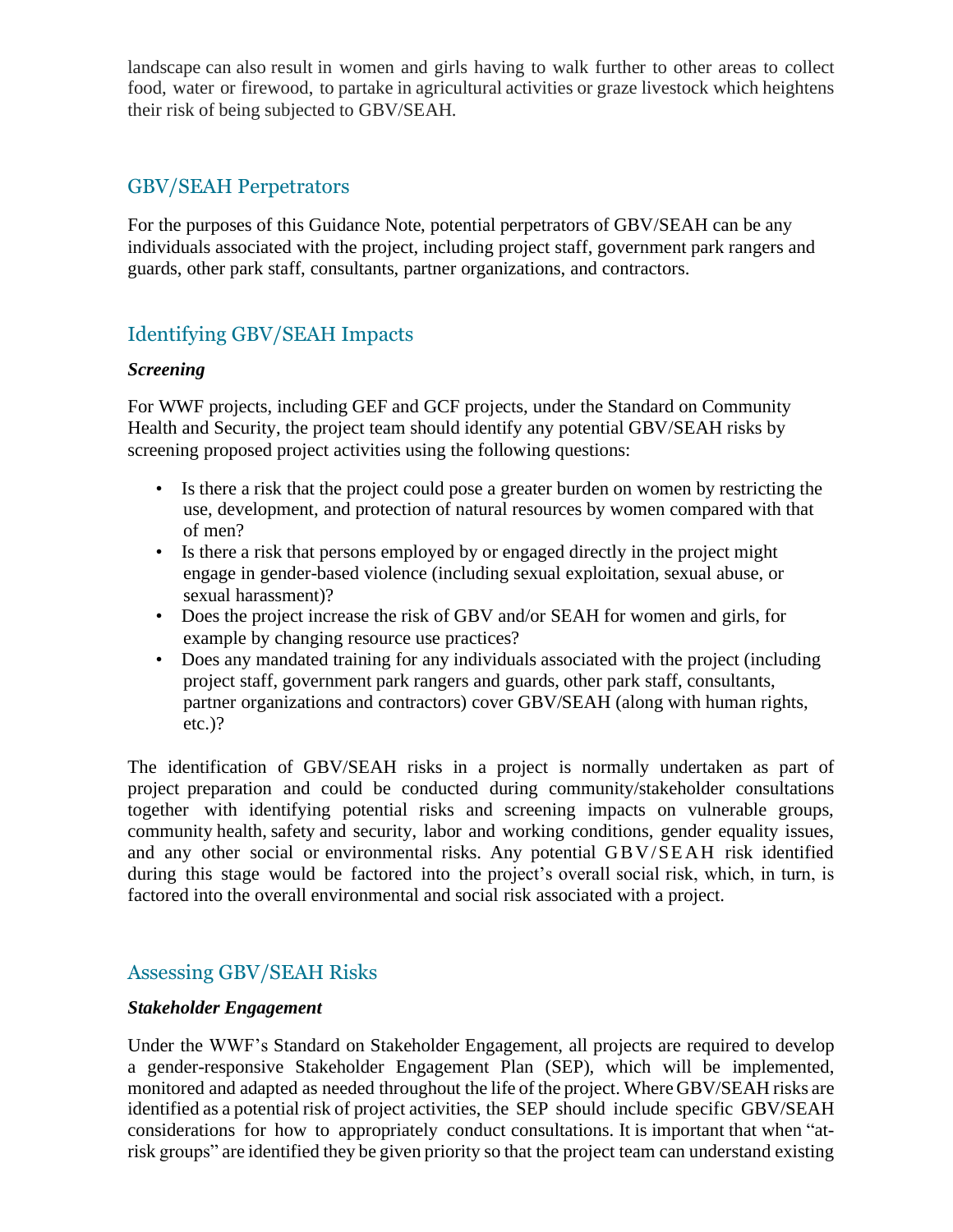GBV/SEAH risks and any trends with the community. All consultations as per the standard should be inclusive and should be continuous and not only limited to project preparation. For example, focus group meetings are important as women may not speak up in front of men on GBV/SEAH. There will also likely be cultural sensitivities that need to be taken into account. Stakeholder consultations should not directly ask about individual GBV/SEAH experiences.

Recognizing the gender power dynamics and social dynamics within a community and how they may inhibit participation, it is key to ensure that spaces are made available for women, men and youth affected by the project to participate in consultations. It is important that the stakeholders be aware, at a minimum, of:

- The purpose, nature and scale of the project.
- The duration of the proposed project activities.
- Potential risks and impacts on local communities, and especially those related to GBV/SEAH.
- The proposed stakeholder engagement process and how stakeholders can provide feedback on the project.
- The channels available to lodge complaints through the project Grievance Redress Mechanism (GRM) and how they will be addressed.

Project teams are advised to consult local CBOs/NGOs or women's groups or other project partners that would help identify GBV/SEAH risks and trends within a community and also to map any services available for responding to GBV/SEAH incidents.

## Safeguards Documents

When screening and consultations identify GBV/SEAH risks, the project team may be required to prepare a detailed **GBV/SEAH Risk Assessment**, which should be done by a GBV/SEAH expert if the safeguards consultant does not have that expertise and should include the types of GBV/SEAH that are present in the community where the project exists and may be exacerbated by the project; including identification of what groups of individuals are most vulnerable to harm; where women and girls feel most unsafe; how the community currently deals with GBV/SEAH incidences; and why GBV/SEAH may be exacerbated by the project<sup>7</sup>.

From the results and recommendations of the GBV/SEAH Risk Assessment**,** a time bound and budgeted **GBV/SEAH Action Plan<sup>8</sup>** should be developed that contains specific ways that GBV/SEAH risks arising from the project will be addressed as part of project design and implementation. A GBV/SEAH Action Plan will include how the project will put in place the necessary protocols and mechanisms to address the GBV/SEAH risks and how to address any GBV/SEAH incidents that may arise.

The GBV/SEAH Action Plan needs to include specific **arrangements** for the project by which GBV/SEAH risks will be addressed. This includes considerations such as:

- Awareness Raising Strategy, which describes how workers and local communities will be trained and sensitized to GBV/SEAH risks, and responsibilities of the rangers, guards and other project affiliated employees under relevant codes of conduct; and,
- GBV/SEAH Allegation Procedures**:** How the project will provide information to employees and communities on how to report cases of GBV/SEAH to the GRM and/or other resources like law enforcement.

<sup>7</sup> World Bank (2019)

<sup>8</sup> World Bank (2019)